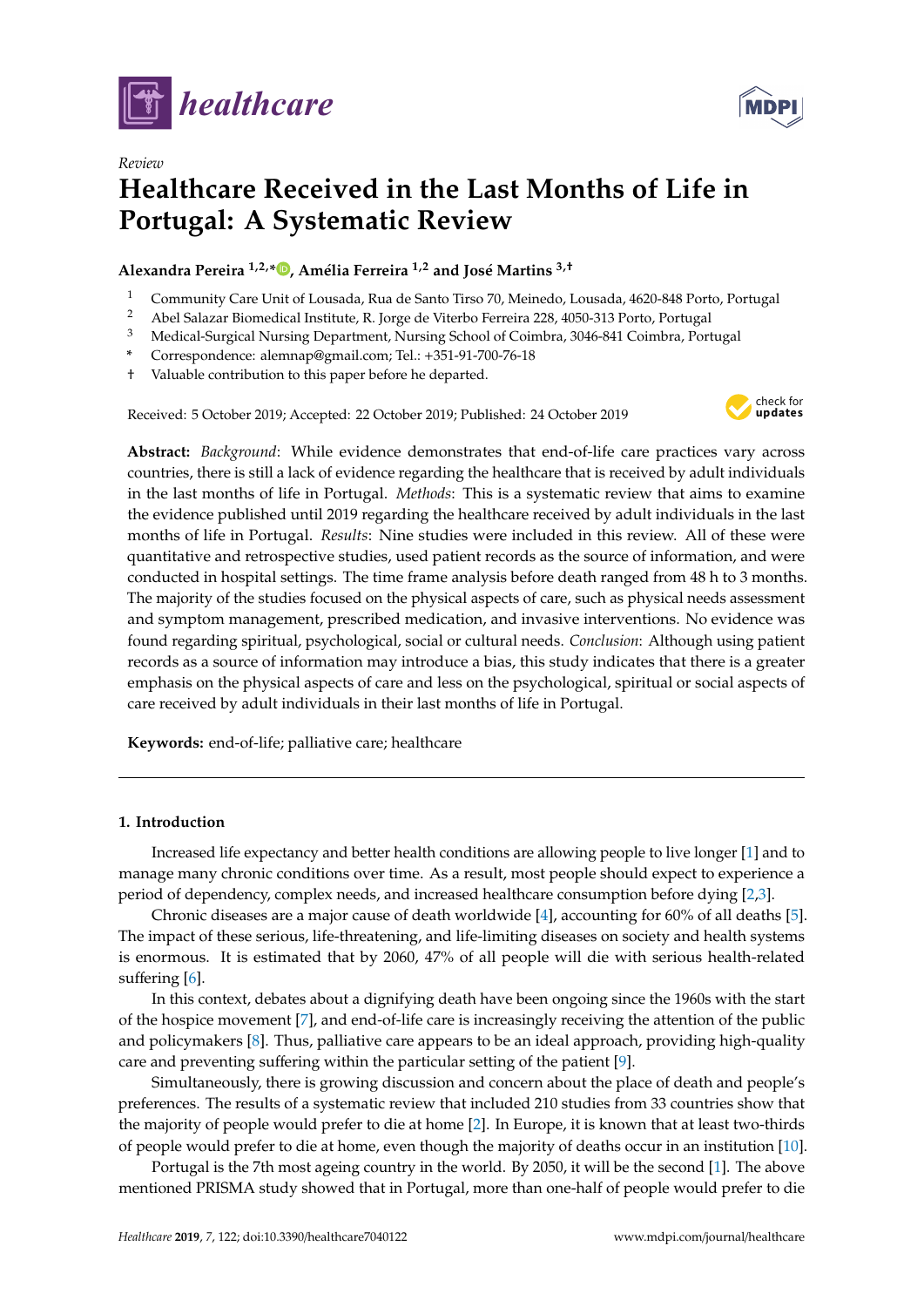at home [\[10\]](#page-12-9). Even so, more than 60% of all deaths occur at hospitals/clinics and less than 20% occur at home. Thus, there is a substantial gap between the reality and the population's preferences for place of death in Portugal [\[11\]](#page-12-10).

Evidence regarding past trends and projections shows that hospital deaths will continue to increase by more than a quarter until 2030 in Portugal. This is mainly due to the increase in hospital deaths of those aged more than 85 years [\[12\]](#page-12-11). Also, Portugal is one of the countries with the highest rate of adults in need of palliative care, and in spite of being considered to have a generalized provision of palliative care [\[13\]](#page-12-12), there is still an uneven distribution of and access to palliative care [\[14](#page-12-13)[,15\]](#page-12-14). The Portuguese provision of palliative care is based in a network model, integrated in the national health system. Palliative care can be provided in three different levels: primary care, hospital care and long term care. Access to palliative care is granted by referral to three types of teams: hospital support teams, palliative care units and palliative care home teams. While remaining below the estimated needs [\[15\]](#page-12-14), there are more units in the hospital setting than there are teams in the community setting [\[16\]](#page-12-15).

Although there is evidence from a range of sources that demonstrates that end-of-life care practices vary across countries [\[17\]](#page-12-16), there is still a lack of evidence regarding the healthcare received by adult individuals in their last months of life in Portugal. As improving care for those at the end of life is quickly becoming an important issue in many countries [\[18\]](#page-12-17), this systematic review aims to examine the evidence regarding the healthcare received by adult individuals in the last months of life in Portugal.

#### **2. Materials and Methods**

## *2.1. Search Strategies*

This systematic review was undertaken to identify research that characterizes the healthcare received by adult individuals with chronic conditions at the end of life in Portugal. The following databases were researched: CINAHL, Medline, Pubmed, EBSCO, and SCOPUS. A combination of the following terms was used with the Boolean phrase 'and/or' in order to maximise the type and range of material captured in the search: 'end of life' OR 'last days of life' AND 'care' AND 'Portugal'. The search was conducted in English and Portuguese. We also researched a Portuguese research repository called RMP as well as academic electronic repositories to find any missing studies. The ethical procedures were guaranteed through rigorous methodology compliance and respect for the ethical principles that guide health research.

# *2.2. Inclusion and Exclusion Criteria*

Publications were selected based on the following inclusion criteria: (1) research that characterized the healthcare received by adult individuals with chronic conditions at the end of life; (2) research conducted in Portugal; (3) research published before 2019. Publications that were based on opinion or commentary, editorials, and conference abstracts were excluded.

#### *2.3. Data Extraction*

All publications were exported to an Excel database and the duplicates were removed. A data extraction protocol was developed. Results were analysed by two independent researchers to confirm the inclusion criteria. After initial extraction by one of the researchers, the data extracted were cross-checked by the other researcher; consequently, all data were double-checked. When there was disagreement between the two researchers, a third researcher was invited to contribute with an opinion to reach a consensus.

The data extracted from each included publication were as follows: study methods (design, aim, participants, and instruments), study setting, time frame, and outcome measures. All findings were analysed regarding the following aspects: needs assessment and symptom management, prescribed medication, invasive interventions, non-pharmacological interventions, emergency service episodes, recurrent hospitalizations, family care, patients' choices and preferences, information about diagnostic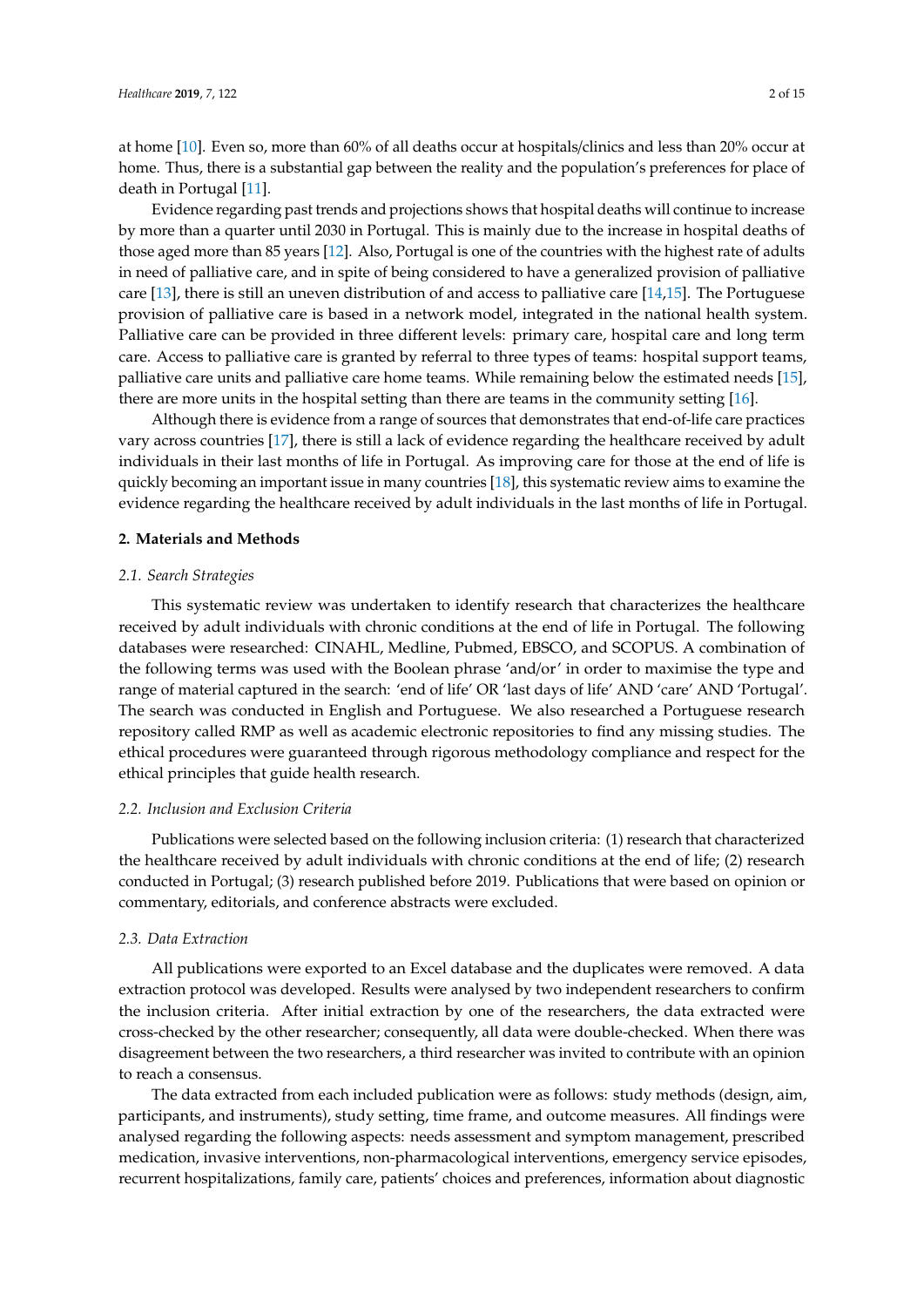and/or prognostic, place of death, and after-death care. These aspects were decided a priori and were based on the domains of quality palliative care [\[19\]](#page-12-18). and were based on the domains of quality palliative care [19].

#### *2.4. Quality Assessment 2.4. Quality Assessment*

Study quality was independently assessed by the two researchers using the Risk of Bias Assessment Tool for Non-Randomized Studies (RoBANS) [\[20\]](#page-13-0). Criteria included the selection of participants, confounding variables, intervention measurement, blinding of outcome assessment, incomplete outcome data, and selective outcome reporting. Each criterion was evaluated as 'low risk of bias', 'high risk of bias' or 'unclear'. In cases of disagreement, each case was discussed with a third researcher.  $A_{\text{A}}$  for Nandomized Studies (RoBANS)  $[20]$ . Criteria included the selection of participation

# **3. Results**

# *3.1. Identified Studies*

A flow diagram with the selection of cases is detailed in Figure [1](#page-2-0) [\[21\]](#page-13-1). The review process for the selected studies progressed in three stages: title review, abstract review, and full-text review. Overall, 76 studies were identified through the database search and 6 additional studies were identified through other sources. Five studies were removed as they were duplicates. In the second stage, 60 studies were excluded: 58 did not meet the inclusion criteria and 2 did not correspond to the required format. Seventeen studies were included in the full-text review. Finally, a total of 9 studies that were published<br>. during the period under examination were selected for this review. studies were excluded: 58 did not meet the inclusion criteria and 2 did not correspond to the required

<span id="page-2-0"></span>

**Figure 1.** PRISMA flowchart of the review phases, adapted from Moher et al. [[21\]](#page-13-1).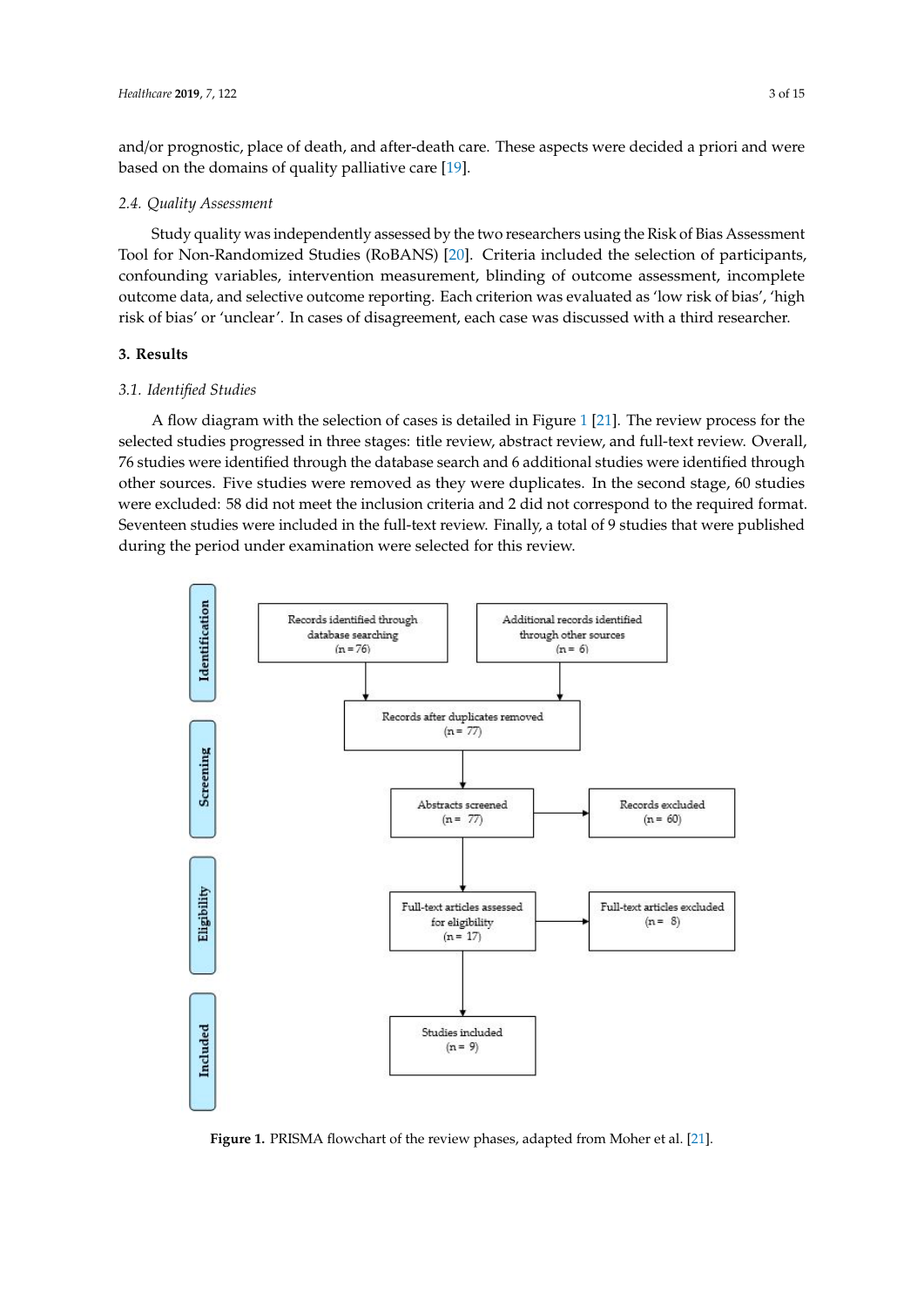#### *3.2. Study Methods*

Detailed information regarding the study methods is available in Table [1.](#page-3-0) Regarding the study design, we found that eight studies were quantitative descriptive retrospective studies (S1, S2, S3, S4, S5, S7, S8, S9) and one study was a quantitative comparative retrospective study (S6).

<span id="page-3-0"></span>

| Article<br>Number | Author                                  | <b>Study Design</b>                                   | Aim                                                                                                                                                        | Participants                                                                                                              | Instruments                                            |  |
|-------------------|-----------------------------------------|-------------------------------------------------------|------------------------------------------------------------------------------------------------------------------------------------------------------------|---------------------------------------------------------------------------------------------------------------------------|--------------------------------------------------------|--|
| S <sub>1</sub>    | Gonçalves et al.<br>$(2003)$ [22]       | Quantitative<br>retrospective<br>study                | To audit experience in the<br>care of patients in the last 48<br>h of life                                                                                 | 300 palliative care<br>cancer patient<br>records                                                                          | Own-designed<br>checklist                              |  |
| S <sub>2</sub>    | Feio (2006)<br>$[23]$                   | Quantitative<br>descriptive<br>retrospective<br>study | To evaluate the use that<br>patients with advanced<br>cancer made of the hospital<br>services                                                              | 118 cancer patient<br>records                                                                                             | Own-designed<br>checklist                              |  |
| S <sub>3</sub>    | Braga et al.<br>(2007)<br>[24]          | Quantitative<br>retrospective<br>study                | To evaluate the use of<br>chemotherapy in the last 3<br>days of life in adult patients<br>with advanced solid tumors                                       | 319 cancer patient<br>records                                                                                             | Own-designed<br>checklist                              |  |
| S <sub>4</sub>    | Gonçalves &<br>Goyanes (2008)<br>$[25]$ | Quantitative<br>descriptive<br>retrospective<br>study | To determine the proximity<br>of chemotherapy use to the<br>patient's death                                                                                | 1064 cancer patient<br>records                                                                                            | Own-designed<br>checklist                              |  |
| S <sub>5</sub>    | Silva (2009)<br>$[26]$                  | Quantitative<br>descriptive<br>retrospective<br>study | To characterize how patients<br>are cared for in the last days<br>of life in a palliative care unit                                                        | 20 palliative care<br>cancer patient<br>records                                                                           | Checklist based<br>on the<br>Liverpool Care<br>Pathway |  |
| S <sub>6</sub>    | Carneiro et al.<br>(2009)<br>$[27]$     | Quantitative<br>comparative<br>retrospective<br>study | To characterize and compare<br>the record of health<br>problems, intervention plans<br>and agonic phase detection<br>in two different<br>hospital services | 96 patient records<br>(48 admitted to an<br>internal medicine<br>service and 48<br>admitted to a<br>palliative care unit) | Own-designed<br>checklist                              |  |
| S7                | Pulido et al.<br>(2010)<br>[28]         | Quantitative<br>retrospective<br>study                | To characterize the care<br>provided to patients in an<br>internal medical service                                                                         | 285 patient records                                                                                                       | Own-designed<br>checklist                              |  |
| S <sub>8</sub>    | Delgado (2012)<br>$[29]$                | Quantitative<br>descriptive<br>retrospective<br>study | To describe the healthcare<br>provided to terminal<br>patients in the last 72 h of<br>life in an internal<br>medicine service                              | 31 patient records                                                                                                        | Checklist based<br>on the<br>Liverpool Care<br>Pathway |  |
| S <sub>9</sub>    | Pereira et al.<br>(2017)<br>$[30]$      | Quantitative<br>descriptive<br>retrospective<br>study | To describe the care<br>provided by the nursing<br>staff of the basic emergency<br>service to end-of-life patients                                         | 83 patient records                                                                                                        | Checklist based<br>on the<br>Liverpool Care<br>Pathway |  |

**Table 1.** Included studies: study design, aim, participants and instruments.

In terms of the study aim, five studies aimed to characterize the care provided in a specific hospital service in the last moments of the patients' lives (S1, S5, S7, S8, S9). One study aimed to evaluate the use that patients made of services provided by a specific hospital in the last moments of the patients' lives (S2). One study aimed to characterize and compare the health staff records completed in the last moments of the patients' lives (S6). Two studies aimed to evaluate the use of chemotherapy in the last moments of the patients' lives (S3, S4).

All studies used patient records as the source of information. Four studies specifically analysed cancer patient records (S1, S2, S3, S5) and one study analysed and compared records of patients admitted to a palliative care unit with records of patients admitted to an internal medicine service (S6). Two studies were exclusively related to palliative care (S1, S5). The sample size ranged from 20 patient records (S5) to 1064 patient records (S4).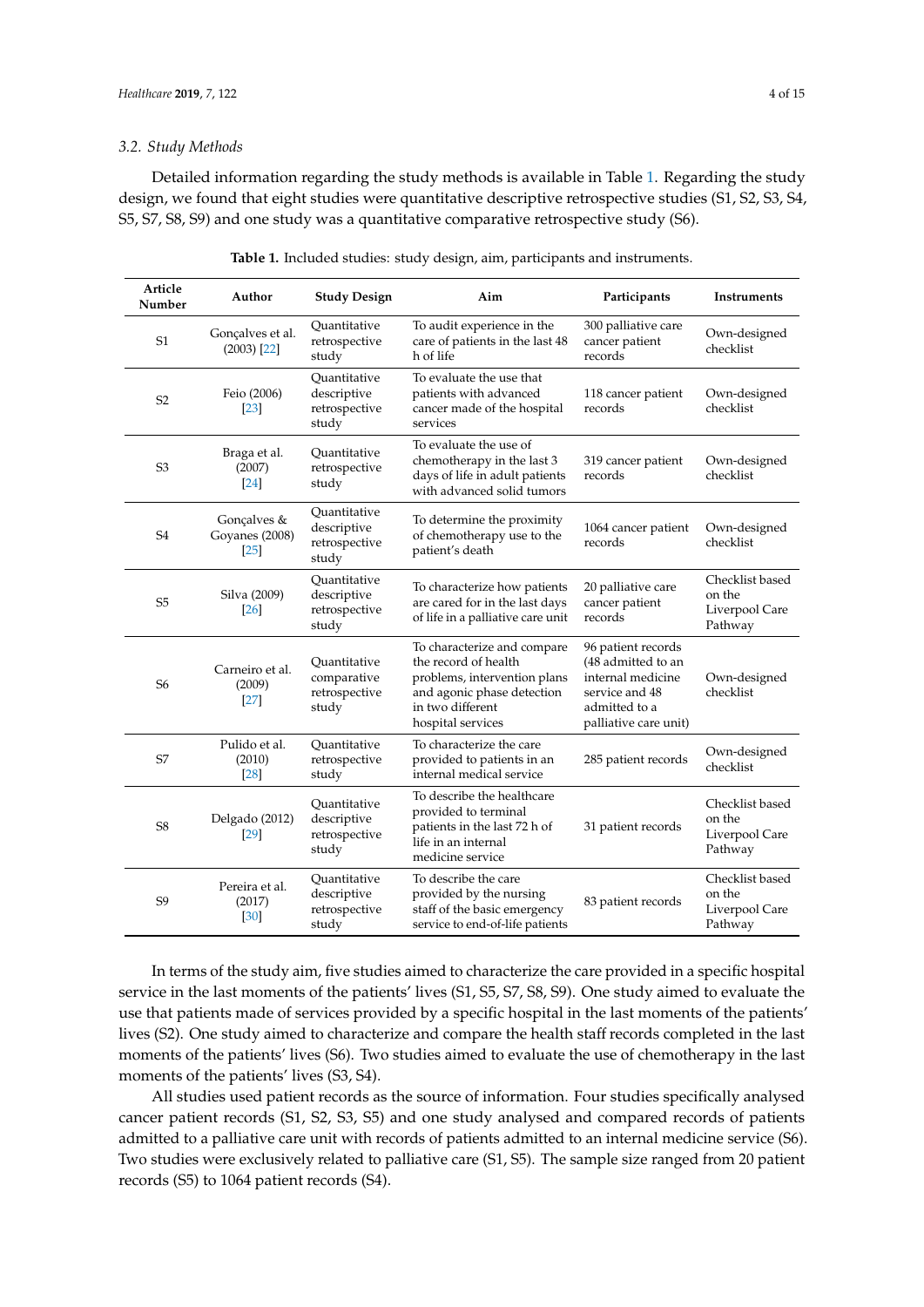Three studies used the Liverpool Care Pathway as the basis for designing the instrument of data collection (S5, S8, S9). All other studies used checklists created especially for that purpose.

### *3.3. Study Setting and Time Frame*

Detailed information regarding the study setting and time frame is available in Table [2.](#page-4-0) All studies were conducted in the hospital setting: two studies were conducted in a palliative care unit (S1, S5), two studies were conducted in an internal medicine service (S7, S8), one study was conducted in a medical oncology department (S3), one study was conducted in a basic emergency service, two studies were conducted in a general hospital (S2, S4), and one study was conducted in an internal medicine service and a palliative care unit simultaneously (S6).

<span id="page-4-0"></span>

| Article<br>Number | Author                                              | <b>Study Setting</b>                                                  | <b>Time Frame</b>     |  |  |
|-------------------|-----------------------------------------------------|-----------------------------------------------------------------------|-----------------------|--|--|
| S <sub>1</sub>    | Gonçalves et al. (2003)<br><b>22</b>                | Hospital setting<br>Palliative care unit                              | 48 h before death     |  |  |
| S <sub>2</sub>    | Feio (2006)<br>$\left[23\right]$                    | Hospital setting                                                      | 1 month before death  |  |  |
| S <sub>3</sub>    | Braga et al. (2007)<br>$\lceil 24 \rceil$           | Hospital setting<br>Medical oncology department                       | 3 months before death |  |  |
| S <sub>4</sub>    | Gonçalves & Goyanes<br>(2008)<br>$\lceil 25 \rceil$ | Hospital setting                                                      | Not defined           |  |  |
| S <sub>5</sub>    | Silva (2009)<br>$\lceil 26 \rceil$                  | Hospital setting<br>Palliative care unit                              | Not defined           |  |  |
| S <sub>6</sub>    | Carneiro et al. (2009)<br>[27]                      | Hospital setting<br>Internal medicine service<br>Palliative care unit | 5 days before death   |  |  |
| S7                | Pulido et al. (2010)<br>$[28]$                      | Hospital setting<br>Internal medicine service                         | 20 days before death  |  |  |
| S <sub>8</sub>    | Delgado (2012)<br>[29]                              | Hospital setting<br>Internal medicine service                         | 72 h before death     |  |  |
| S <sub>9</sub>    | Pereira et al. (2017)<br>[30]                       | Hospital setting<br>Basic emergency service                           | 1 week before death   |  |  |

**Table 2.** Included studies: study setting and time frame.

Regarding the time frame, we found no similarities between the studies as the time frame analysis before death defined a priori was very heterogeneous. It ranged from 48 h to 3 months. The majority of the studies had a time frame of 1 month or less (S1, S2, S6, S7, S8, S9). Four studies had a time frame of 1 week or less (S1, S6, S8, S9). Two studies had no time frame analysis before death defined a priori (S4, S5).

#### *3.4. Outcome Measures*

## 3.4.1. Needs Assessment and Symptom Management

Physical needs assessment and symptom management were presented in seven studies (S1, S2, S5, S6, S7, S8, S9). In one study, there was no evidence of symptom prevalence. Although the author mentioned the fact that symptoms like pain, agitation, death rattle, nausea or vomiting, and dyspnoea were assessed at least once per shift, there was no record of four-hourly assessments (S5). In all other studies, there is evidence of symptom prevalence. We found 18 different physical symptoms. Pain and dyspnoea were mentioned in seven studies (S1, S2, S5, S6, S7, S8, S9), followed by nausea and vomiting, which were mentioned in six studies (S1, S5, S6, S7, S8, S9). Death rattle was found in five studies (S1, S5, S7, S8, S9) and agitation in four studies (S5, S6, S7, S9). Delirium was mentioned in three studies (S1, S7, S8). Prostration was found in two studies (S7, S9), as was fever (S1, S7). Other symptoms were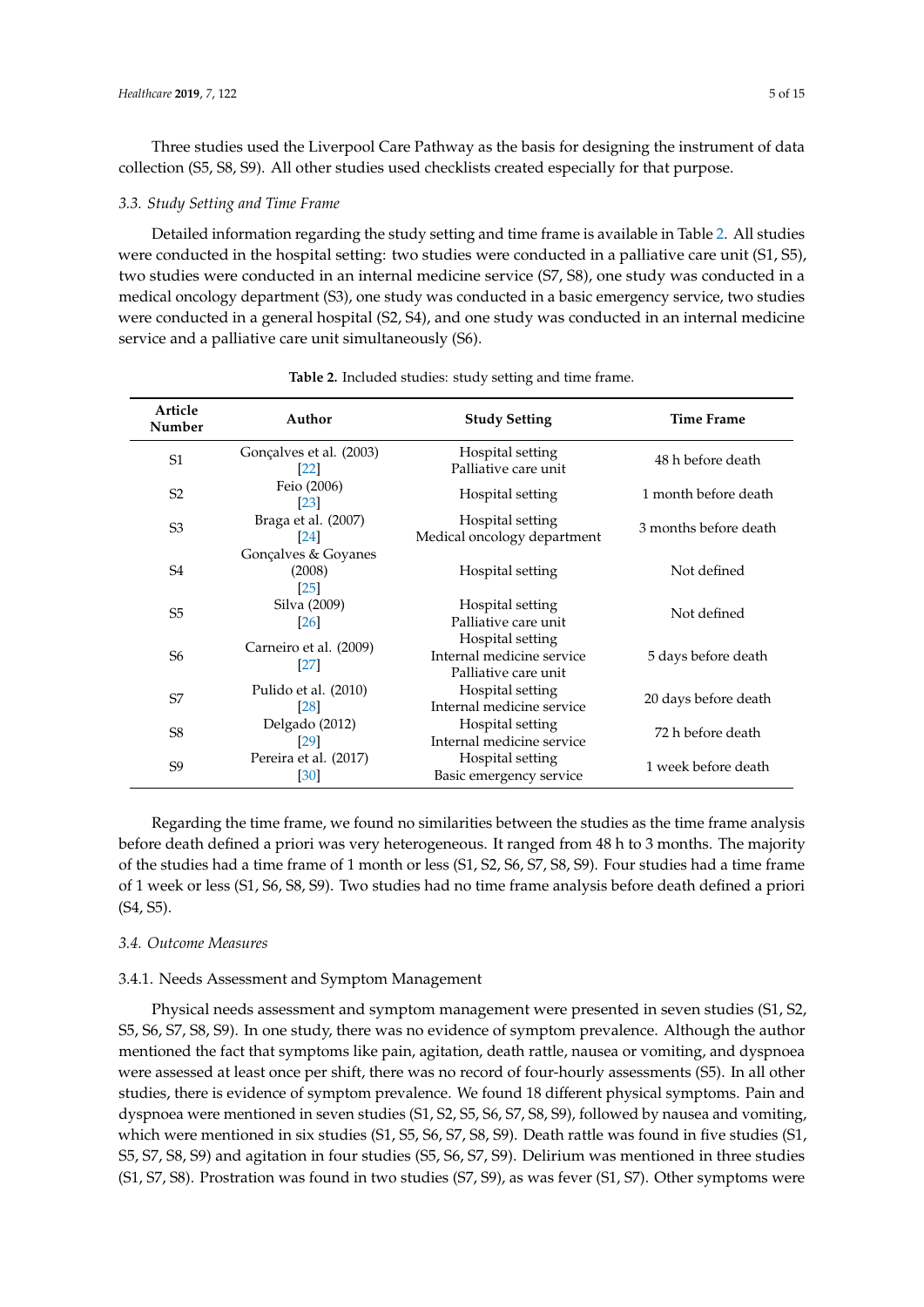found once in four different studies: drowsiness, asthenia, and anorexia (S2), obstipation, xerostomia, insomnia and fatigue (S6), confusion (S7), and coughing and haemorrhaging (S1).

The most prevalent symptom was dyspnoea (77.4%) (S8) and the least prevalent was xerostomia (2.1%) (S6). Regarding the prevalence of the three most common symptoms found in the included articles, we found that pain ranged from 22.1% (S7) to 68.6% (S2), dyspnoea ranged from 36% (S1) to 77.4% (S8), and nausea ranged from 3.6% (S9) to 27.1% (S6).

One study described the symptom assessments at 72, 48, and 24 h before death. Dyspnoea, death rattle, and pain prevalence increased as the patient got closer to death, while nausea and vomiting and delirium prevalence decreased as the patient got closer to death (S8).

Three studies also described the absence of recording of any physical symptoms (S2, S6, S9). There was an absence of records for the following symptoms: pain (S2, S6, S9), dyspnoea (S2, S6), nausea and vomiting (S6, S9), agitation (S6, S9), asthenia and anorexia (S2), death rattle (S9), and obstipation, xerostomia, insomnia and fatigue (S6). The absence of records was greatest in the nausea and vomiting assessment (90.4%) (S9).

One study compared the record of physical needs assessment and symptom evaluation between patients who were admitted to a palliative care unit and patients who were admitted to an internal medicine service (S6). There was no absence of records of pain, nausea, and vomiting evaluation in the palliative care unit. All other symptoms had an absence of records in both services, although the prevalence of absence was higher in the internal medicine service. The authors justified this discrepancy by the way in which the needs assessment and symptom evaluation were recorded: free text in the internal medicine service and a systematic flow chart in the palliative care unit.

Although psychological and spiritual needs assessment and symptom management were an outcome measure in one study (S5), the author found no evidence of spiritual or psychological needs assessment in the patients' records. We found no evidence of social or cultural needs assessment or symptom management in all included studies.

# 3.4.2. Prescribed Medication

Prescribed medication was mentioned by all studies except one (S4). Regarding the route of administration, the IV route was used in 40% of patients in study S5, 98.8% in study S9, 89.6% in the internal medicine service and 29.2% in the palliative care unit in study S6, and 8.8% in study S2. The oral route was used in 40.4% of patients in study S2 as well as 47.9% in the internal medicine service and 68.8% in the palliative care unit service in study S6. The subcutaneous route was used in 31.6% of patients in study S2, 44.6% in study S9 (for heparin or insulin administration; 13.3% of patients used it for symptomatic control), and 54.2% in the internal medicine service and 79.2% in the palliative care unit in study S6. Study S1 stated that the subcutaneous route of administration was used extensively followed by the oral route but that in most patients, a combination of different routes was used.

Regarding antibiotics, we found their use in six studies: 50% in study S5, 83.9% in study S8, 49.4% in study S9, 77% in the internal medicine service and 47.9% in the palliative care unit in study S6, 9% in study S1, and in 74% of the patients followed by a palliative care team in study S7.

Different types of medicines were found in the included studies. Opioid analgesic usage was found in study S5 (100%), study S2 (41.3%), study S8 (61.3%), study S9 (33.7%), study S7 (54%) and study S1 (85%). The was also evidence of minor opioid (18.8% in the internal service medicine and the palliative care unit) and major opioid usage (20.8% in the internal service medicine and 64.6% in the palliative care unit) in study S6. Non-opioid analgesic usage was found in study S8 (64.5%), in study S9 (37.3%), and in study S1 (18%). Antiemetic usage was found in study S5 (60%), in study S8 (25.8%), in study S6 (31.4% in the internal medicine service and 41.6% in the palliative care unit) and in study S1 (22%). Anticholinergic usage was found in study S5 (50%), study S8 (3.2%), and study S1 (23%). Laxative usage was found in study S1 (26%) and study S6 (52.1% in the internal medicine service and 58.3% in the palliative care unit). Benzodiazepine usage was found in study S8 (9.7%), study S9 (13.3%), and study S1 (33% midazolam and 23% lorazepam). Neuroleptic usage was found in study S9 (19.3%)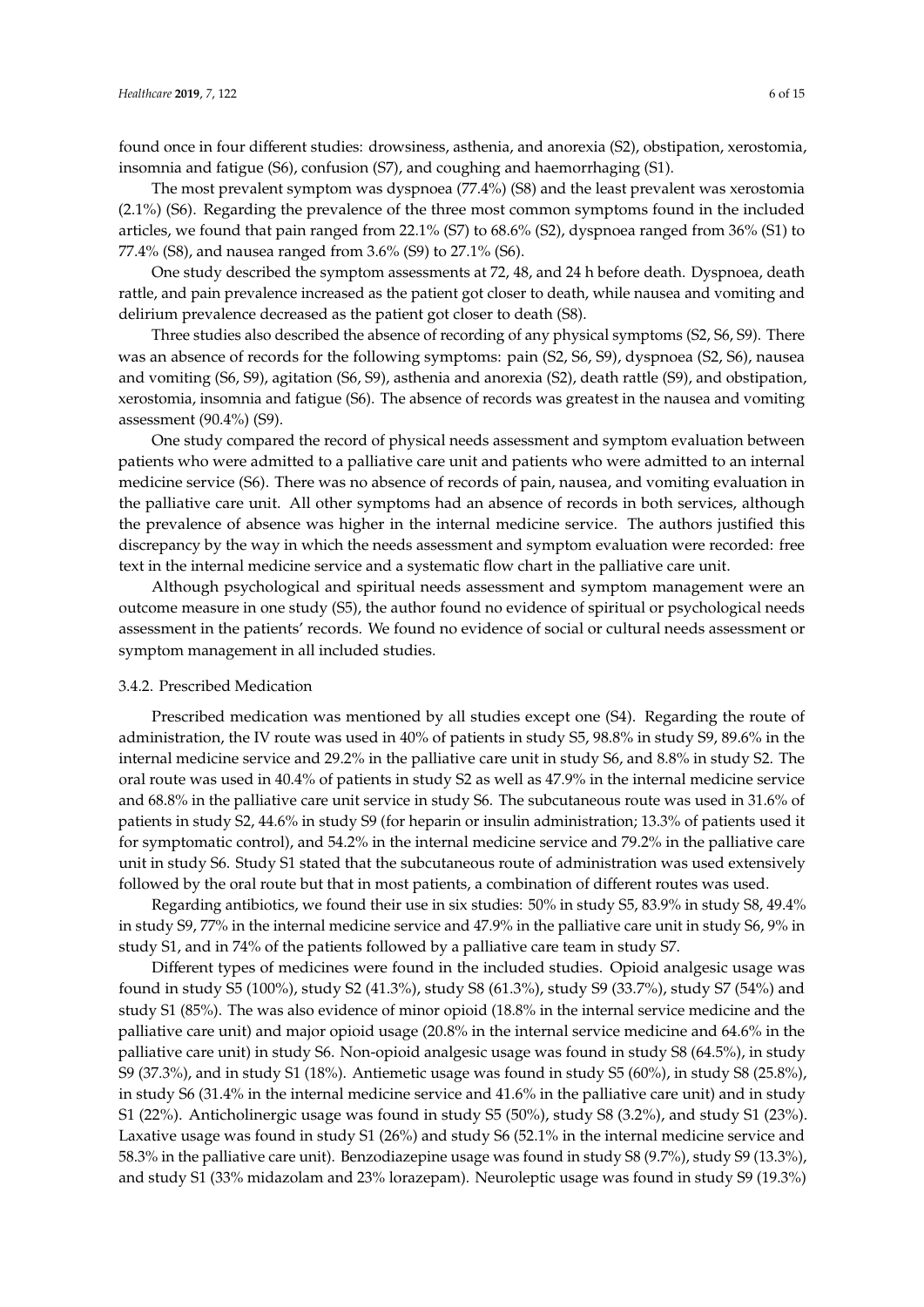and study S1 (33% haloperidol). Diuretic usage was found in study S8 (64.5%) and study S1 (6%). Insulin usage was found in study S8 (38.7%) and study S9 (21.7%). Study S8 also described the use of antidiabetics (6.5%), antiarrhythmics (25.8%) and antihypertensives (41.9%). Study S9 also described the use of heparin (32.5%). Study S1 also described the use of corticoids (37% dexamethasone).

Serum therapy was found in four studies: 96.8% in study S8, 98.8% in study S9, and 68.8% in the internal medicine service and 23% in the palliative care unit in study S6. Study S1 stated that 12% of patients were receiving parenteral fluids and that this was usually via subcutaneous hypodermoclysis.

We also found evidence regarding the decision to suspend medication considered non-essential in two studies (S5, S9).

#### 3.4.3. Invasive Interventions

Invasive interventions were described in all studies. Four studies described the prevalence of surgical procedures (S3, S4, S7, S8). Study S3 described that 6% of the patients underwent surgery in the last months of life. The prevalence increased to 65% in study S4. Two studies mentioned central catheter placement: 17% of patients in the last 20 days of life (S7) and 19.4% in the last 72 h (S8).

Three studies found evidence of antineoplastic treatment (S2, S3, S4). Study S4 stated that 86% of their sample underwent antineoplastic treatment, of which 46% underwent radiotherapy and 39% underwent chemotherapy (89% were considered palliative). Radiotherapy was also used in 16% of patients included in study S3 in the last three months of life, mostly for the palliation of cancer-related symptoms. Chemotherapy was used in 5.9% of the patients included in study S2 in the last month of life. In study S3, 66% of patients were treated with palliative systemic chemotherapy in the last three months of life, 37% in the last month and 21% in the last two weeks. These authors also state that 50.2% of patients started a new regimen in the last three months of life and 14.2% in the last month. Of these, 93% were treated with chemotherapy for the first time.

We found evidence regarding complementary diagnosis examinations in five studies (S2, S5, S7, S8, S9). Study S7 stated that 23% of the patients who were followed by a palliative care team made at least one complementary diagnosis examination. Routine blood samples were described in study S5 (40%), study S8 (77.4%), study S9 (54.2%) and study S2 (the sum of examinations done on all the patients included in the sample was 266). Urine samples were described in study S8 (22.6%) and study S2 (the sum of examinations done on all the patients included in the sample was 28). Study S8 also found the following complementary diagnosis examinations performed in the last 72 h of life: gasometry (61.3%), X-ray (45.2%), sputum examination (25.8%), and tomography (6.5%). Study S2 also found the following complementary diagnosis exams performed in the last month of life: x-ray (*n* = 139), tomography (*n* = 18), echography (*n* = 11), endoscopy (*n* = 6), sputum examination (*n* = 5), bronchofibroscopy  $(n = 2)$ , colonoscopy  $(n = 1)$ , and scintigraphy  $(n = 1)$ .

We also found evidence regarding the use of technical instrumental nursing interventions in four studies (S2, S6, S8, S9). Eight different interventions were found: urine catheterization, blood and other derivatives transfusion, vital signs monitoring, blood glucose monitoring, secretions aspiration, placement of peripheral venous access, oxygen therapy management, and placement of feeding tubes. Urine catheterization was found in two studies (56.6% in study S9, 83.3% in the internal medicine service and 14.6% in the palliative care unit in study S6). Blood and other derivatives transfusion was found in two studies (2.4% in study S9 and 12.7% in study S2). Vital signs monitoring was found in three studies (92.8% in study S9, 95.8% in the internal medicine service and 54.2% in the palliative care unit in study S6, and 100% in study S8). Blood glucose monitoring was found in two studies (92.8% in study S9 and 74.2% in study S8). Secretions aspiration was found in two studies (24.1% in study S9 and 61.3% in study S8). The placement of peripheral venous access was found in three studies (95.2% in study S9, 50.0% in the internal medicine service in the last 12 h of life in study S6, and 3.2% in study S8). Oxygen therapy management was found in two studies (8.0% in study S9 and 87.1% in study S8). The placement of feeding tubes was found in two studies: 43.8% in the internal medicine service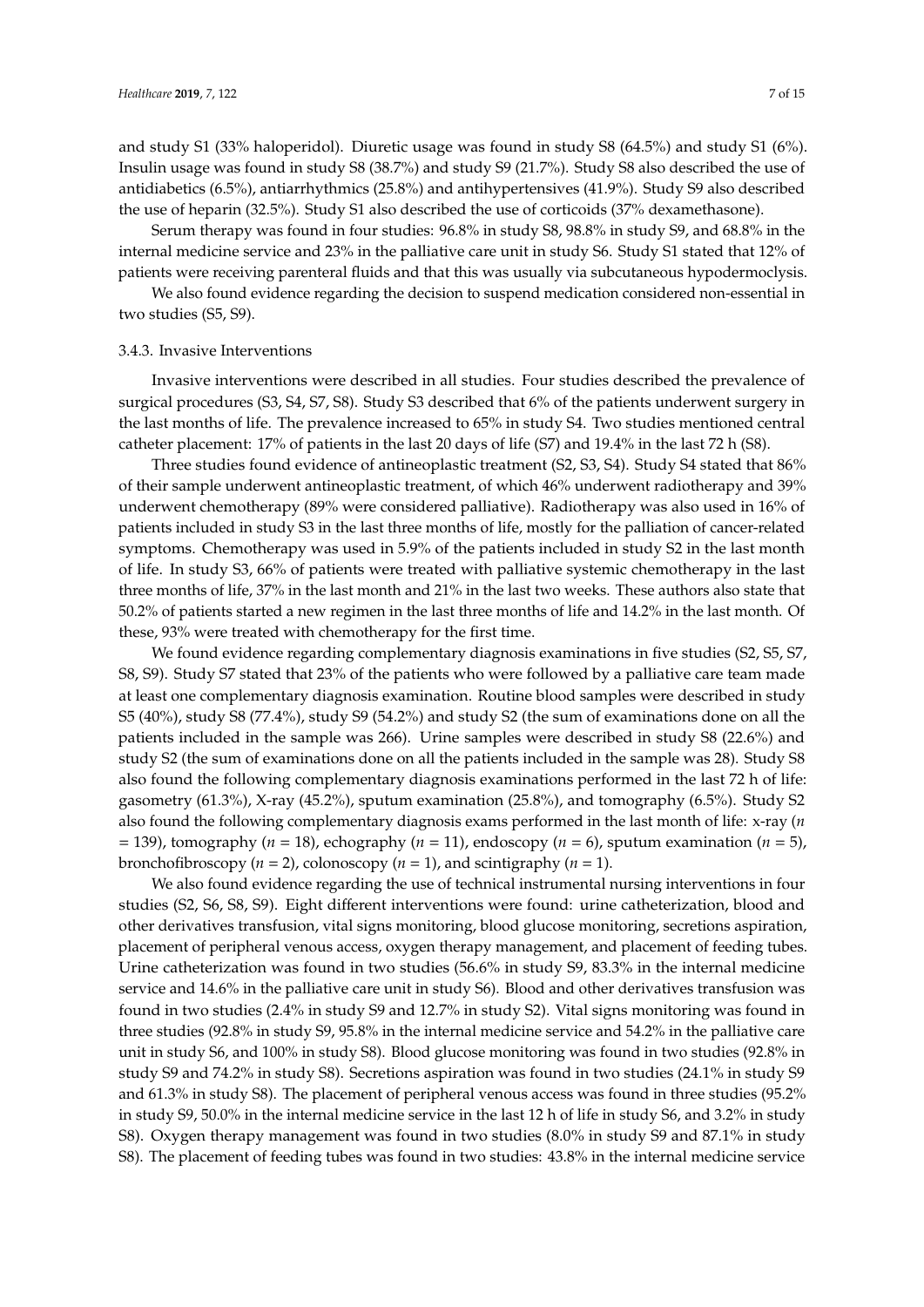in study S6 and 48.4% in study S8, of which 9.7% were placed in the last 72 h and only 12.9% were recorded as not intubating the patient.

We also found the decision to suspend invasive interventions in two studies (S9, S5). In study S9, medication considered non-essential was suspended in 14.5% of patients. This decision was also recorded in 95% of the patients included in study S5.

#### 3.4.4. Non-Pharmacological Interventions

Non-pharmacological interventions were present in three studies (S5, S8, S9). We found five different non-pharmacological interventions described: hygiene care, oral care, comfort care, patient positioning, and incontinence management. Incontinence management was recorded in all three of these studies. In study S5 and study S8, there was evidence of this care in all patients' records. Oral care was found in two studies (S5, S9). There was no evidence of this care in any of the analysed cases in study S5 and it was recorded in 2.4% of the cases in study S9. Studies S8 and S9 mentioned patient positioning (100% and 65.1%, respectively) and comfort care (58.1% and 62.7%, respectively). Hygiene care (43.4%) was described only in study S9.

Study S9 also described the absence of a record of non-pharmacological interventions: 54.2% hygiene care, 97.6% oral care, 37.3% comfort care, 34.9% patient positioning, and 9.6% incontinence management.

#### 3.4.5. Emergency Service Episodes

Emergency service episodes were mentioned in two studies (S2, S3). Although one of the included studies was conducted in the basic emergency service (S9) regarding the care received by patients who died there, we found no information regarding different emergency service episodes and so this study was not considered in this outcome measure.

In study S2, 60.7% of patients had at least one emergency room visit in the last month of life. The mean was 1.1 emergency room visits. In study S3, 80% of patients had at least one emergency room visit in the last three months. The mean was two emergency room visits. Of those, 15% were due to chemotherapy treatment-related toxicity.

#### 3.4.6. Recurrent Hospitalizations

Recurrent hospitalizations were mentioned in four studies (S2, S3, S4, S7). In study S2, 84.7% of patients had at least one hospital admission in the last month of life. The mean was 10.6 days of admission. In study S7, 30% of patients had at least one hospital admission in the last year of life. Of those, 7% had more than one hospital admission. The mean was 14.3 days of admission. In study S3, 96% of patients had at least one hospital admission in the last three months of life. Of those, 16% were due to chemotherapy treatment related toxicity and 2.4% were admitted to the intensive-care unit. The mean was 16 days of admission. In study S4, 34% of patients were admitted to the palliative care unit during the period of analyses.

#### 3.4.7. Family Care

The record of family care was not consistent in any of the included studies. We found evidence of family involvement in two studies regarding permission for the presence of the patients' families (S6, S9). In study S6, there was a recording of this aspect in 16.6% of the patients admitted to the internal medicine service and in 25.8% of the patients admitted to the palliative care unit. In study S9, this aspect was recorded in 48.2% of the cases.

# 3.4.8. Patient's Choice and Preferences

Patient's choice and preferences were mentioned in four studies (S5, S6, S8, S9). Study S6 mentioned that several patients' choices and preferences were recorded even though the authors did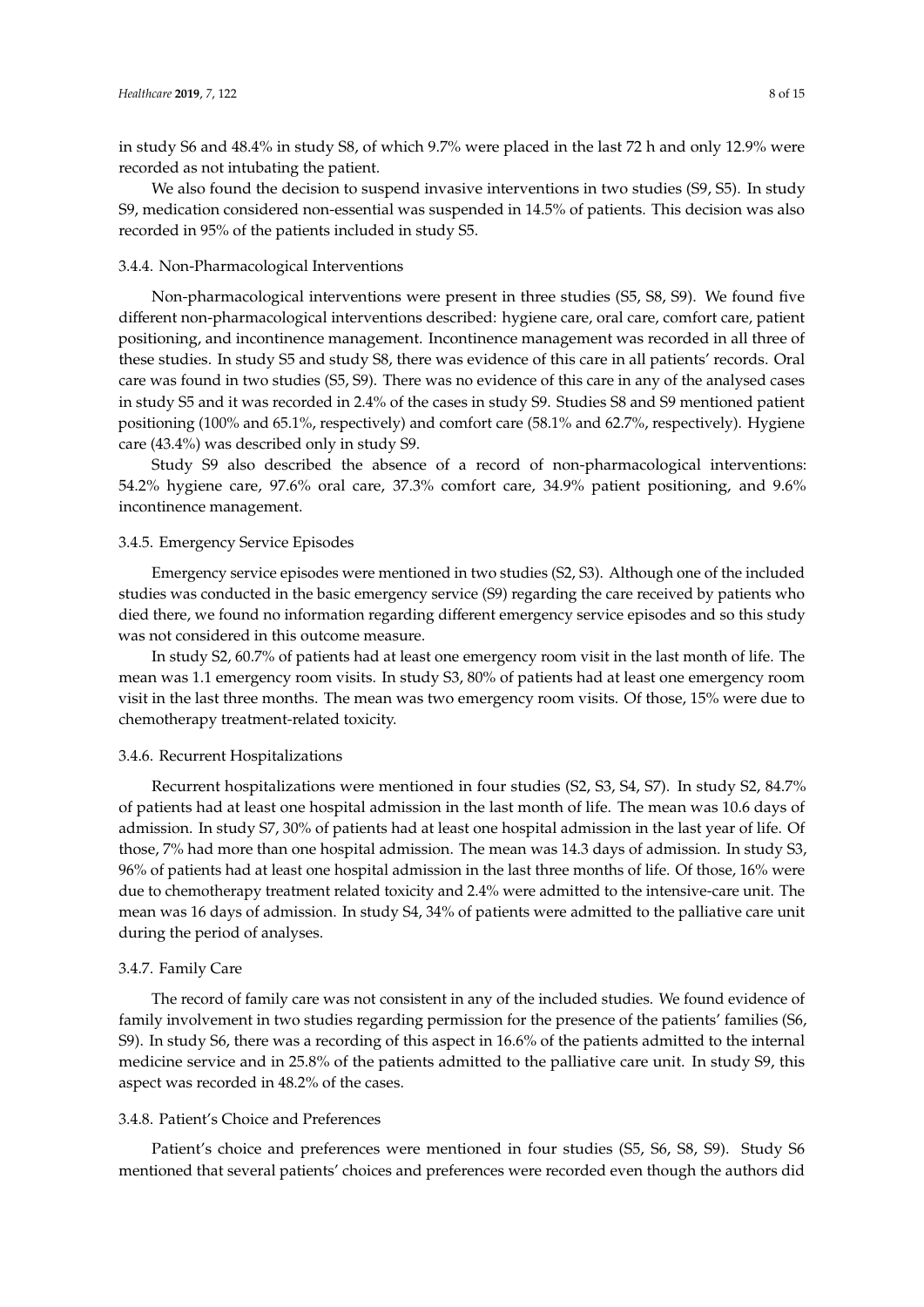not describe them. The recording was higher in the palliative care unit (66.7% as opposed to 4.2% in the internal medicine service).

Study S9 stated that there was no record of families' or patients' expressed choices or preferences regarding the order to not resuscitate. Two studies stated that there was a recording of a do not resuscitate order (100% in S5 and 58.1% in S8), although it is not clear whether this decision was made with the patients' or families' consent.

On the other hand, we found evidence regarding the use of cardiopulmonary resuscitation manoeuvres in three studies: 6.5% in study S8, 26.3% in study S9, and 21% in study S7. The last of these also stated that no manoeuvres were made in the patients that were followed by a palliative care team.

#### 3.4.9. Information about Diagnostic and Prognostic Status

Information about diagnostic and/or prognostic status was present in four studies (S5, S6, S7, S9). The confirmation of the contact details of family members was described in study S9 (39.8%) and in study S5 (80%). Information given to the family about the patient's diagnostic and clinical status was present in study S5 (95%), study S9 (30.1%), and study S6 (16.6% in the internal medicine service and 25.8% in the palliative care unit). The healthcare plan was discussed with the family in study S5 (75%) and study S9 (20.5%). In study S7, there was no evidence of healthcare discussion with the palliative care patients' families in 26% of the cases. Only in study S5 was there evidence of healthcare discussion with the patient (65%) and of patients' knowledge about their diagnostic status (70%). Information regarding imminent death given to the family was found in study S5 (85%) and study S9 (30.1%).

# 3.4.10. Place of Death

Place of death was described in eight studies (S1, S2, S4, S5, S6, S7, S8, S9). In six studies, the place of death was considered an inclusion criterion; as a consequence, all patients in those studies died in the place where the study was conducted. All patients died in the internal medicine service in two studies (S7, S8). The place of death was the palliative care unit for all patients in two studies (S1, S5). The basic emergency room was the place of death for all patients in one study (S9). In one study, half of the patients died in the internal medicine service and half of the patients died in the palliative care unit (S6).

In two studies, the place of death was not considered an inclusion criterion (S2, S4). In study S4, the place of death was the palliative care unit in 22% of cases. Another service in the hospital was the place of death in 22% of cases. Five percent of the patients died at home, 2% died in another hospital and 1% in another place. The place of death was unknown in 49% of cases. The authors presumed that the patients died at home, although they could not find evidence (S4). In study S2, the place of death was a service of the public hospital in 87% of cases, emergency room in 6%, home in 3%, home residence in 2%, and private hospital in 0.4%.

# 3.4.11. After-Death Care

After-death care was mentioned in two studies (S5, S9). We found that these studies considered after-death care recorded in the patients' files to be the care provided to the deceased's body, information given to the family, and administrative procedures regarding documentation. In one study (S9), care provided to the deceased's body was recorded in 16.7% of the analysed cases, information given to the family was recorded in 10%, and administrative procedures regarding documentation in 8.8%. In the other study (S5), the prevalence of records was higher (85%, 85% and 75%, respectively), perhaps due to the fact that it was conducted in a palliative care unit. This study also described that there was no evidence that bereavement care was offered to the family.

# *3.5. Quality of Studies*

The quality of the included studies is summarized in Table [3.](#page-9-0) Regarding the risk of bias as a result of participant selection, only one study was evaluated as 'unclear' (S8). All studies were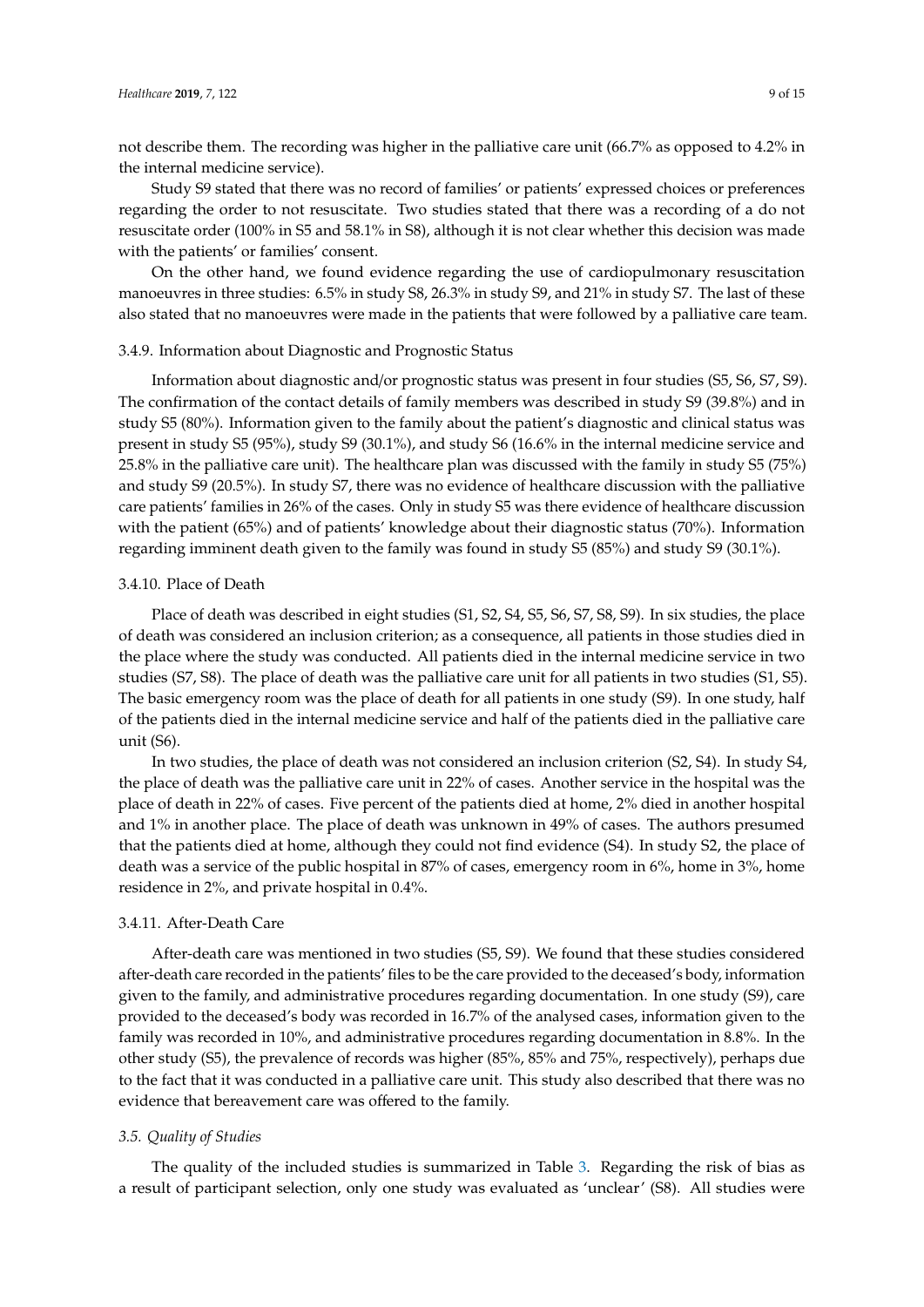evaluated as having a 'high risk of bias' for confounding variables and as a 'low risk of bias' for the blinding of outcome assessment. In appraising the risk of bias as a result of inappropriate intervention measurement, four studies where evaluated as having a 'high risk of bias' (S1, S4, S7, S8) and one as 'unclear' (S1). In terms of the incomplete outcome data, five studies were evaluated as 'unclear' (S1, S2, S3, S5, S6) and one as having a 'high risk of bias' (S7). The selective outcome reporting was evaluated as 'unclear' in three studies (S1, S4, S8) and as having a 'high risk of bias' in one study (S6). Most of the criteria were classified as 'unclear' or having a 'high risk of bias' in two studies (S1, S8).

<span id="page-9-0"></span>

| <b>Risk of Bias</b>            | S2 | S3                                            | S4  | S5 | S6 |   | S8 | S9 |
|--------------------------------|----|-----------------------------------------------|-----|----|----|---|----|----|
| Selection of participants      |    |                                               |     |    |    |   |    |    |
| Confounding variables          | □  | □                                             | п   |    | □  |   |    |    |
| Intervention measurement       |    |                                               | п   |    |    | п | □  |    |
| Blinding of outcome assessment |    | $\left( \begin{array}{c} \end{array} \right)$ | (   |    |    |   |    |    |
| Incomplete outcome data        |    | Х                                             | ( ) |    | X  | □ |    |    |
| Selective outcome reporting    |    | ( )                                           | X   |    | п  |   |    |    |

**Table 3.** Quality of studies.

 $\bigcirc$ : Low risk of bias  $\Box$ : High risk of bias X: Unclear.

# **4. Discussion**

Although the majority of palliative care research in Portugal is done to improve individual-level practice [\[31\]](#page-13-11), there still is a lack of evidence regarding the healthcare received by adult individuals in the last months of life in this country. This review included eight quantitative descriptive retrospective studies and one quantitative comparative retrospective study. All of these used patient records and had small samples, with most ranging from 20 to 300 patient records. Only one study had a sample of more than 1000 participants [\[25\]](#page-13-5). Different instruments were used in the data collection. All studies used own-designed checklists and three of them used the Liverpool Care Pathway as a base. In fact, in the palliative care field it is difficult to achieve adequate sample sizes and due to ethical concerns, patient records are usually an acceptable source of information. In the future, research in palliative care needs to use standardized data collection tools and registries that will permit the development of an evidence-based medicine culture in this context [\[32\]](#page-13-12). In spite of recent controversy and consequent disuse of the Liverpool Care Pathway, mainly due to poor leadership and inadequate training of staff, towards the end of the last decade, it was widely welcomed and hugely supported by many health centres and was part of many countries' governments' strategy. Hence, it is understandable that those studies used an international recommendation as the basis for creating their own instrument of data collection [\[33\]](#page-13-13).

All included studies were developed in the hospital setting. Three studies were totally or partially developed in palliative care units. Even though adult individuals with chronic diseases spend most of their time at home, in Portugal they usually die in hospital [\[11\]](#page-12-10). Also, most palliative care research is conducted during an academic course and as time can be a concern, researchers tend to choose contexts where data collection can be easier. The development of research in non-hospital settings is one of the major gaps in palliative care investigations in Portugal [\[31\]](#page-13-11). The care provided at the end of life has become an important issue in many countries [\[8](#page-12-7)[,18\]](#page-12-17). In Portugal, palliative care is a relatively recent phenomenon: The first unit emerged in 1992 and the first community-based team appeared in 1996. Specific legislation and a national development strategic plan were only published in the last 10 years [\[14\]](#page-12-13). Thus, there has been a growing interest in this area and it is expected that some studies regarding end-of-life care would be conducted specifically in this context.

The time frame of analysis before death was very heterogeneous among the included studies. The majority had a time frame of 1 month or less and four of those were one week or less. Two studies had no defined time frame analysis. This is consistent with international follow-back surveys [\[8,](#page-12-7)[18\]](#page-12-17). This result may, in part, explain the results we obtained in the outcome measures, as the most studied measures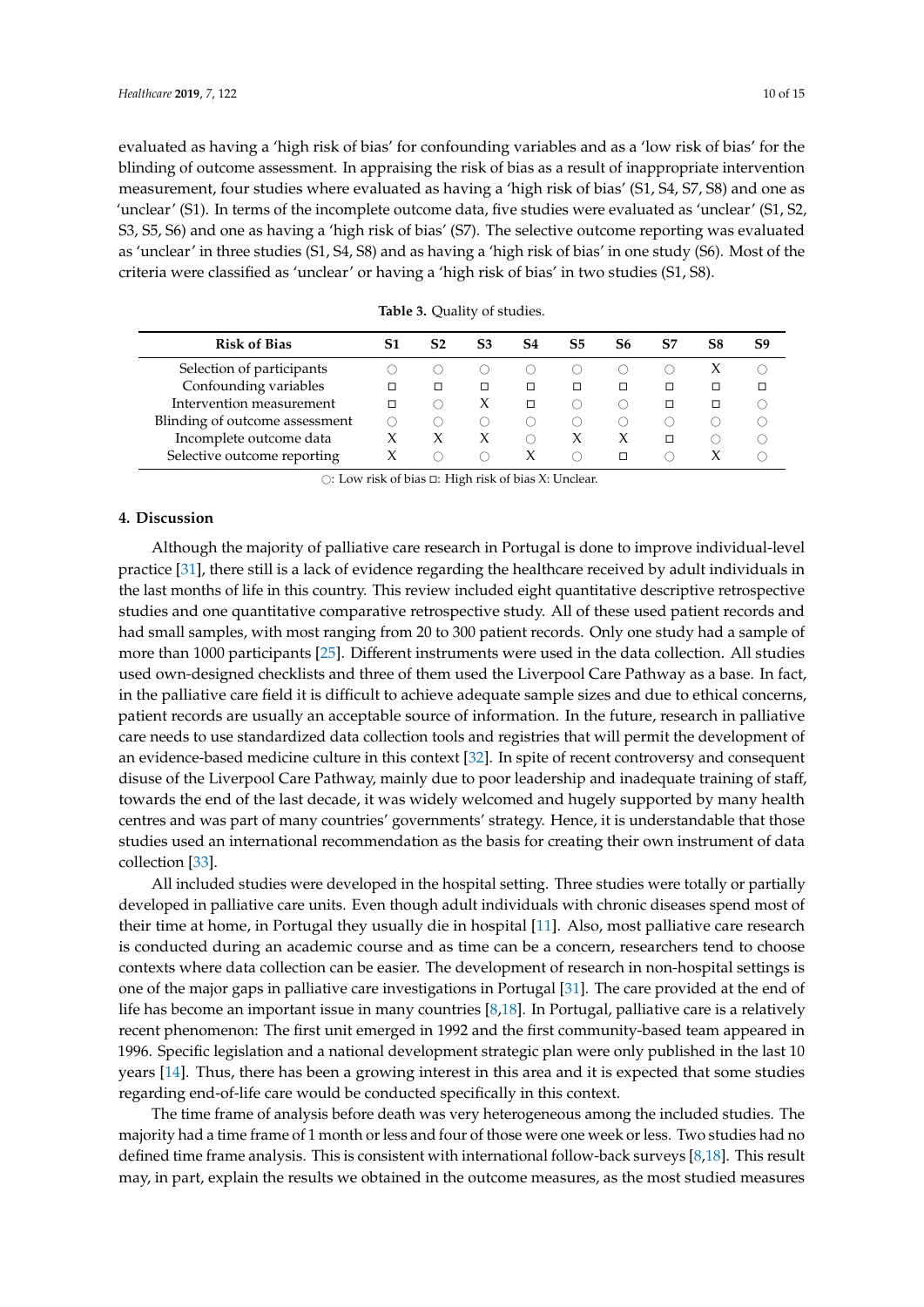we found in the included studies are related to the physical aspects of care like the place of death, prescribed medication, needs assessment and symptom management, and invasive interventions.

Physical needs assessment and symptom management were described in seven studies and in six of those, there was evidence of symptom prevalence. Pain and dyspnoea were the most assessed physical symptoms. Dyspnoea had the highest prevalence of any physical symptom and xerostomia has the lowest. Only one study had psychological and spiritual needs assessment and symptom management as an outcome measure, even though the author found no evidence of their assessment. No evidence was found regarding social and cultural needs assessment and symptom management. Even so, in some studies the authors described an absence of a recording of symptoms, and the fact that most contexts did not use a systematic evaluation chart may have also influenced these results.

Prescribed medication was mentioned in eight studies. Regarding the route of administration, there seems to be a predominance of intravenous (IV) route usage in the internal medicine services and subcutaneous route usage in the palliative care units. The oral route usage rate may be influenced by the time frame analysis as it is expected to decrease as the time of death comes nearer. Antibiotic prescription was found in six studies. We found high percentages of prescription in all settings: the highest percentage was 83.9% [\[29\]](#page-13-9) and the lowest percentage was 9% [\[30\]](#page-13-10). Antibiotic prescription at the end of life has raised some controversy, and thus patients in the final stage of an advanced illness often face challenging decisions about medical care. The prescription of antibiotics is one of these as infections and febrile episodes are among the most common acute complications experienced by these patients [\[34\]](#page-13-14).

There seemed to be a general concern regarding analgesic usage. Opioid analgesic usage was detailed in seven studies and non-opioid analgesic usage was mentioned in three studies. We believe this is related to the fact that pain is being recognized as a common symptom affecting people at the end of life. It is also recognized that pain assessment and management practices undertaken by healthcare professionals have direct implications for pain control [\[35\]](#page-13-15). It also seems that the usage of symptom assessment scales can improve the early detection and management of symptoms.

Invasive interventions were described in all studies. Surgical procedures were described in four studies, antineoplastic treatments in three studies, complementary diagnosis examinations in five studies, and technical instrumental nursing interventions in four studies. There is growing controversy regarding the use of invasive interventions at the end of life, although some authors regard invasive treatments as supportive measures rather than curative [\[36\]](#page-13-16). Even so, in palliative care, symptom management and the decisions made by health professionals regarding treatment have repercussions for the comfort of the patient. Frequently, the identification of the proximity of death represents an inflection point to avoid the unnecessary suffering for the patient [\[37\]](#page-13-17). However, recognizing a patient's proximity to death is difficult and complex [\[38](#page-13-18)[,39\]](#page-13-19). Thus, although we believe that the suspension of invasive interventions should be a general practice, it was only found in two studies.

There seemed to be less attention given to non-pharmacological interventions as they were described in only three studies, which mentioned hygiene care, oral care, comfort care, patient positioning, and incontinence management. This might be explained by the fact that health professionals usually do more activities than those they record, especially during the day when numerous activities are performed. Evidence also shows that health professionals prioritize the recording of physical symptom assessment and technical interventions rather than basic needs assessment or educational activities [\[40\]](#page-13-20).

Information about diagnostic and prognostic status and patients' choices and preferences were described in four studies. This is consistent with other studies, where the focus of health professionals is allocated towards specific interventions at the end of life, rather than improving communication skills coupled with health system changes needing to be implemented [\[41\]](#page-13-21).

Recurrent hospitalizations were described in four studies and emergency service episodes were described in two studies. Although we found no information regarding the care received while the patients were at home, the prevalence found in both cases might indicate that this was not adequate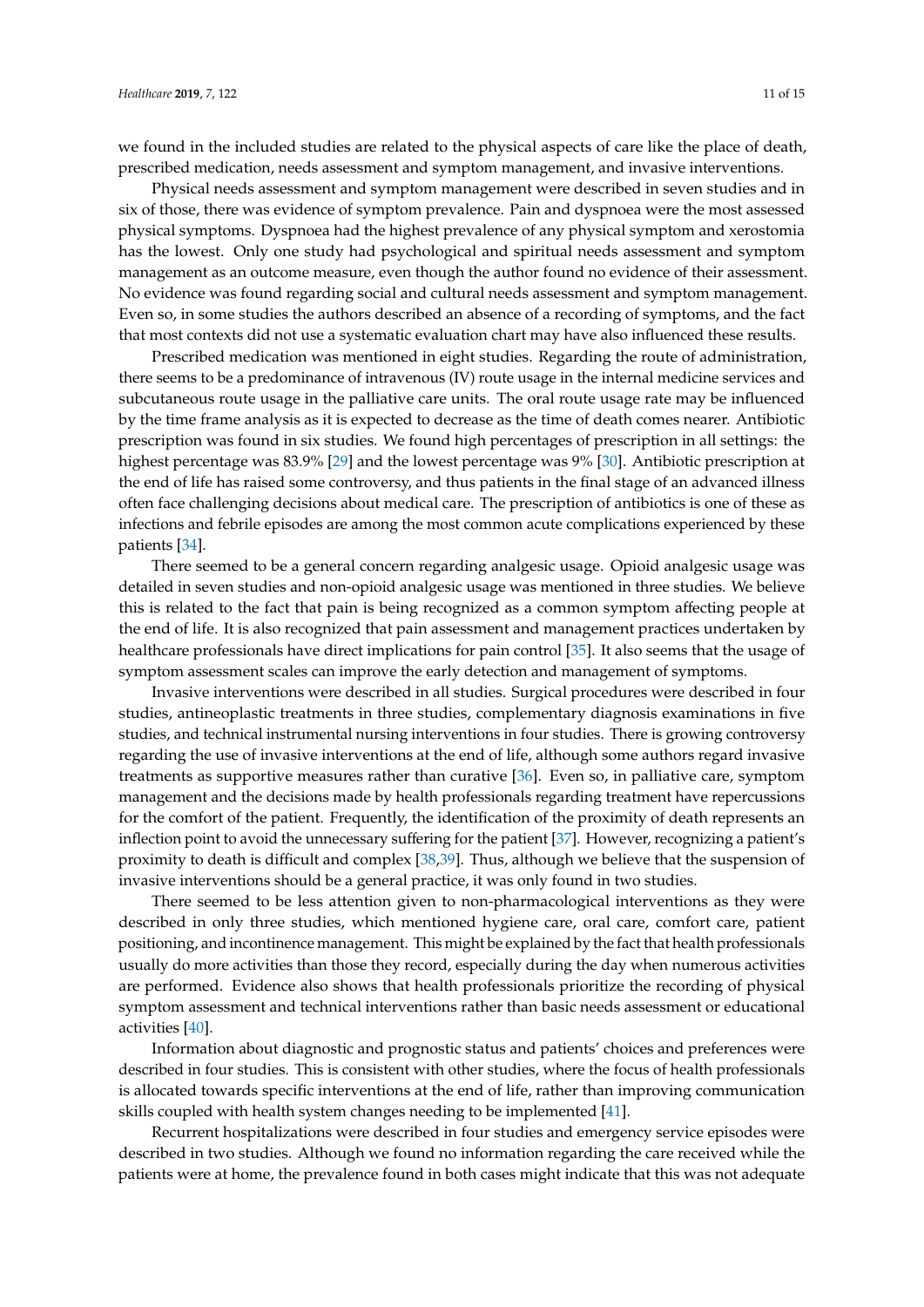or sufficient. The use of outpatient palliative care is usually a recommendation to reduce emergency service usage and recurrent hospitalizations [\[42\]](#page-14-0).

Family care was described in two studies. Even so, these studies only mentioned permission for the presence of patients' families. Important aspects related to family care, such as emotional support, promotion of shared decision-making, and attention to the spiritual needs of the family, were not described in any of the included studies.

After-death care was described in two studies, regarding records related to the care provided to the body of the deceased, information given to the family, and administrative procedures regarding documentation. We found no evidence in relation to grief and bereavement counselling. This might be considered a surprising result as some authors state conceptually and practically that grief intimately relates to palliative care and end of life, as both domains regard the phenomena of loss and suffering [\[43\]](#page-14-1).

# **5. Conclusions**

This study provided baseline evidence of the healthcare received by adult individuals with chronic disease in the last months of life in Portugal. All included studies used patient records as the source of information. Most studies had small samples that characterized the healthcare received in a specific hospital or hospital service. No evidence was found regarding the care received in a community setting, homecare services or long-term facilities. There also was a very heterogeneous time frame analysis before death.

The majority of the included studies emphasized in their analyses the place of death, prescribed medication, and needs assessment and symptom management. Also, greater importance was given to physical needs assessment and symptom management. Psychological and spiritual needs had less representativity and there was a total absence of social and cultural needs. We also found that patients' choices and preferences, information about diagnostic and prognostic status, recurrent hospitalizations, and invasive interventions were analysed in almost half the studies. There was less evidence regarding non-pharmacological interventions, after-death care, family care, and emergency service episodes. This study also shows that end of life care may vary due to the place where it is provided and also due to the practitioner's specialty.

The diversity of outcome measures and different instruments used in the data collection in all studies included made it difficult to compare the results and draw definite conclusions. The limitations of this review depend to a large extent on the quality of the studies that were included as we detected a high risk of bias during the quality assessment. Although we included peer-reviewed papers in English and Portuguese, the poor quality of some abstracts might be considered a limitation during the data extraction. Also, the fact that the studies included used patients records as source of information might be considered a bias, as some interventions may not be documented by all professionals. Despite these limitations, we consider that this systematic review is a valuable contribution as it is the first review to focus on the healthcare received in the last months of life in Portugal.

We suggest that domains of quality palliative care are used to define outcome measures in similar studies so that it is possible to obtain more comparable results in future research. Also, research based on patient, caregiver, and family opinions regarding end-of-life care in various settings of care should be developed in the future.

**Author Contributions:** A.P., A.F. and J.M. conceived and designed this review study. A.P. and A.F. performed the full-text reviews. Findings of the reviews were discussed among all authors. A.P. and A.F. wrote the paper supervised by J.M.

**Funding:** This research received no external funding.

**Acknowledgments:** To Jessica Oliveira and Laura Davies for the careful revision of this paper.

**Conflicts of Interest:** The authors declare no conflict of interest.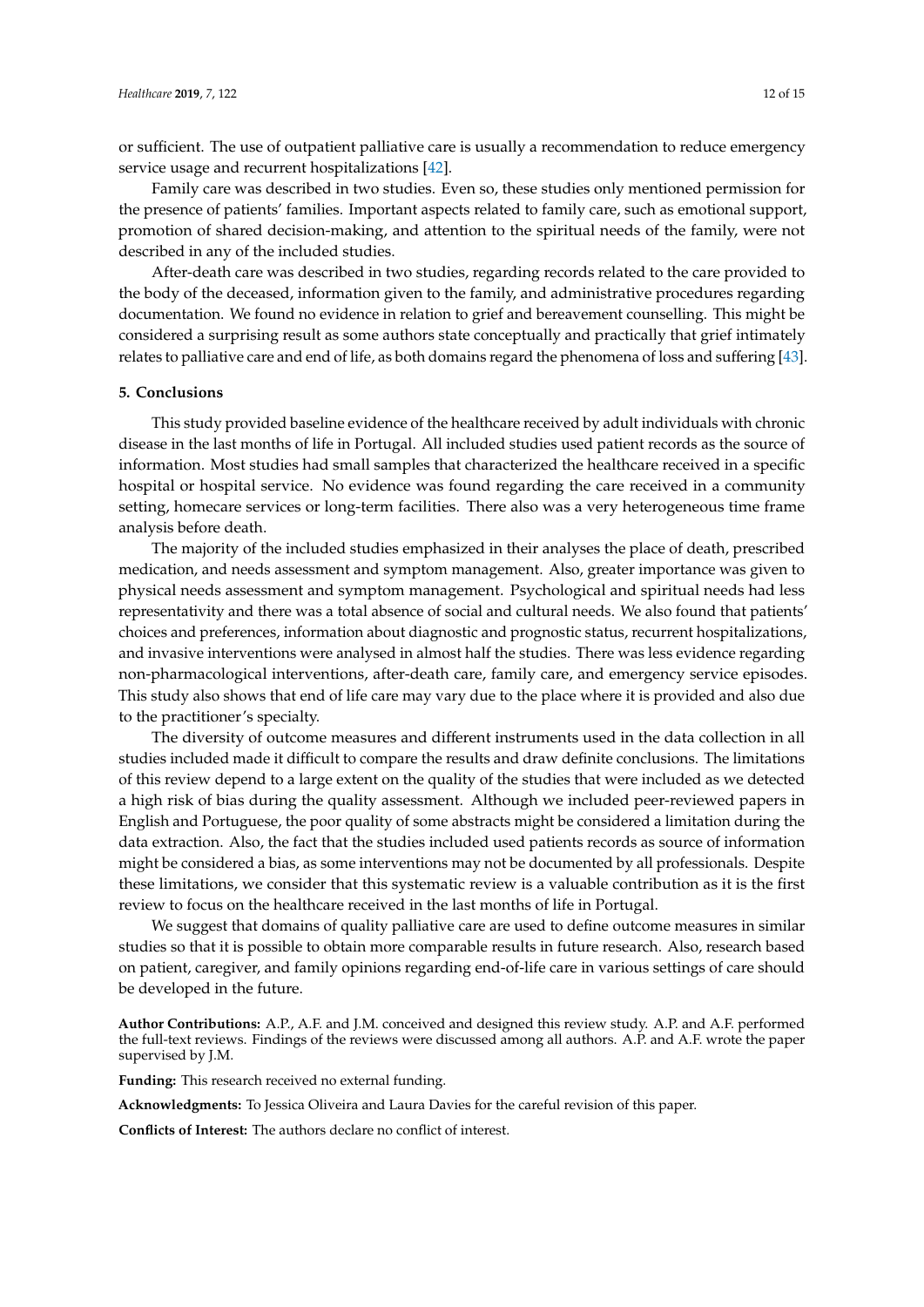# **References**

- <span id="page-12-0"></span>1. Department of Economic and Social Affairs of United Nations—Population DivisionWorld Population Ageing. 2017. Available online: http://www.un.org/en/development/desa/population/theme/ageing/[WPA2017.shtml](http://www.un.org/en/development/desa/population/theme/ageing/WPA2017.shtml) (accessed on 30 August 2019).
- <span id="page-12-1"></span>2. Gomes, B.; Calanzani, N.; Gysels, M.; Hall, S.; Higginson, I.J. Heterogeneity and changes in preferences for dying at home: A systematic review. *BMC Palliat. Care* **2013**, *12*, 7. [\[CrossRef\]](http://dx.doi.org/10.1186/1472-684X-12-7) [\[PubMed\]](http://www.ncbi.nlm.nih.gov/pubmed/23414145)
- <span id="page-12-2"></span>3. Gomes, B.; Cohen, J.; Deliens, L.; Higginson, I.J. International trends in circumstances of death and dying among older people. In *Living with Ageing and Dying: Palliative and End of Life Care for Older People*, 1st ed.; Gott, M., Ingleton, C., Eds.; Oxford University Press: London, UK, 2011; pp. 3–18.
- <span id="page-12-3"></span>4. Mathers, C.D.; Loncar, D. Projections of global mortality and burden of disease from 2002 to 2030. *PLoS Med.* **2006**, *3*, e442. [\[CrossRef\]](http://dx.doi.org/10.1371/journal.pmed.0030442) [\[PubMed\]](http://www.ncbi.nlm.nih.gov/pubmed/17132052)
- <span id="page-12-4"></span>5. World Health Organization. *Preventing Chronic Disease: A Vital Investment*; World Health Organization: Geneva, Switzerland, 2005.
- <span id="page-12-5"></span>6. Sleeman, K.; Brito, M.; Etkind, S.; Nkhoma, K.; Guo, P.; Higginson, I.; Gomes, B.; Harding, R. The Escalating Global Burden of serious health-related suffering: Projections to 2060 by world regions, age groups, and health conditions. *Lancet Glob. Health* **2019**, *7*, 883–892. [\[CrossRef\]](http://dx.doi.org/10.1016/S2214-109X(19)30172-X)
- <span id="page-12-6"></span>7. World Health Organization. *Palliative Care for Older People: Best Practices: Copenhagen*; World Health Organization: Geneva, Switzerland, 2011.
- <span id="page-12-7"></span>8. Gallagher, R.; Krawczyk, M. Family members' perceptions of end-of-life care across diverse locations of care. *BMC Palliat. Care* **2013**, *12*, 25. [\[CrossRef\]](http://dx.doi.org/10.1186/1472-684X-12-25) [\[PubMed\]](http://www.ncbi.nlm.nih.gov/pubmed/23870101)
- <span id="page-12-8"></span>9. Sarmento, V.P.; Gysels, M.; Higginson, I.J.; Gomes, B. Home Palliative care works: But how? A meta-ethnography of the experiences of patients and family caregivers. *BMJ Support. Palliat. Care* **2017**, *7*. [\[CrossRef\]](http://dx.doi.org/10.1136/bmjspcare-2016-001141)
- <span id="page-12-9"></span>10. Gomes, B.; Higginson, I.J.; Calanzani, N.; Cohen, J.; Deliens, L.; Daveson, B.A.; Bechinger-English, D.; Bausewein, C.; Ferreira, P.L.; Toscani, F.; et al. Preferences for place of death if faced with advanced cancer: A population survey in England, Flanders, Germany, Italy, the Netherlands, Portugal and Spain. *Ann. Oncol.* **2012**, *23*, 2006–2015. [\[CrossRef\]](http://dx.doi.org/10.1093/annonc/mdr602)
- <span id="page-12-10"></span>11. Gomes, B.; Sarmento, V.; Ferreira, P.; Higginson, I. Epidemiological Study of Place of Death in Portugal in 2010 and comparison with the preferences of the Portuguese Population. *Acta Med. Port.* **2013**, *26*, 327–334.
- <span id="page-12-11"></span>12. Sarmento, V.P.; Higginson, I.; Ferreira, P.; Gomes, B. Past trends and projections of hospital deaths to inform the integration of palliative care in one of the most ageing countries in the world. *Palliat. Med.* **2016**, *30*, 363–373. [\[CrossRef\]](http://dx.doi.org/10.1177/0269216315594974)
- <span id="page-12-12"></span>13. Worldwide Palliative Care Alliance. *World Health Organization. Global Atlas of Palliative Care at the End of Life*; Worldwide Palliative Care Alliance: London, UK, 2014.
- <span id="page-12-13"></span>14. Neto, I.G. Palliative care development is well under way in Portugal. *Eur. J. Palliat. Care* **2010**, *17*, 278–281.
- <span id="page-12-14"></span>15. Capelas, M.L.V. Cuidados paliativos: Uma proposta para Portugal. *Cad. Saúde* **2009**, *2009*, 51–57.
- <span id="page-12-15"></span>16. Serviço Nacional de Saúde. Equipas de Cuidados Paliativos. Lisboa: Serviço Nacional de Saúde. 2019. Available online: https://www.sns.gov.pt/sns/cuidados-paliativos/[unidades-de-cuidados-paliativos](https://www.sns.gov.pt/sns/cuidados-paliativos/unidades-de-cuidados-paliativos/)/ (accessed on 30 August 2019).
- <span id="page-12-16"></span>17. Menaca, A.; Evans, N.; Andrew, E.V.; Toscani, F.; Finetti, S.; Gómez-Batiste, X.; Higginson, I.J.; Harding, R.; Pool, R.; Gysels, M. End-of-life care across Southern europe: A critical review of cultural similarities and differences between Italy, Spain and Portugal. *Crit. Rev. Oncol. Hematol.* **2012**, *82*, 387–401. [\[CrossRef\]](http://dx.doi.org/10.1016/j.critrevonc.2011.06.002) [\[PubMed\]](http://www.ncbi.nlm.nih.gov/pubmed/21741855)
- <span id="page-12-17"></span>18. Burge, F.; Lawson, B.; Johnston, G.; Asada, Y.; McIntyre, P.F.; Grunfeld, E.; Flowerdew, G. Bereaved family member perceptions of patient-focused family-centred care during the last 30 days of life using a mortality follow-back survey: Does location matter? *BMC Palliat. Care* **2014**, *13*, 25. [\[CrossRef\]](http://dx.doi.org/10.1186/1472-684X-13-25) [\[PubMed\]](http://www.ncbi.nlm.nih.gov/pubmed/24855451)
- <span id="page-12-18"></span>19. Pillemer, K.; Chen, E.K.; Riffin, C.; Prigerson, H.; Schultz, L.; Reid, M.C. Practice-based research priorities for palliative care: Results from a research-to-practice consensus workshop. *Am. J. Public Health* **2015**, *105*, 2237–2244. [\[CrossRef\]](http://dx.doi.org/10.2105/AJPH.2015.302675) [\[PubMed\]](http://www.ncbi.nlm.nih.gov/pubmed/26378859)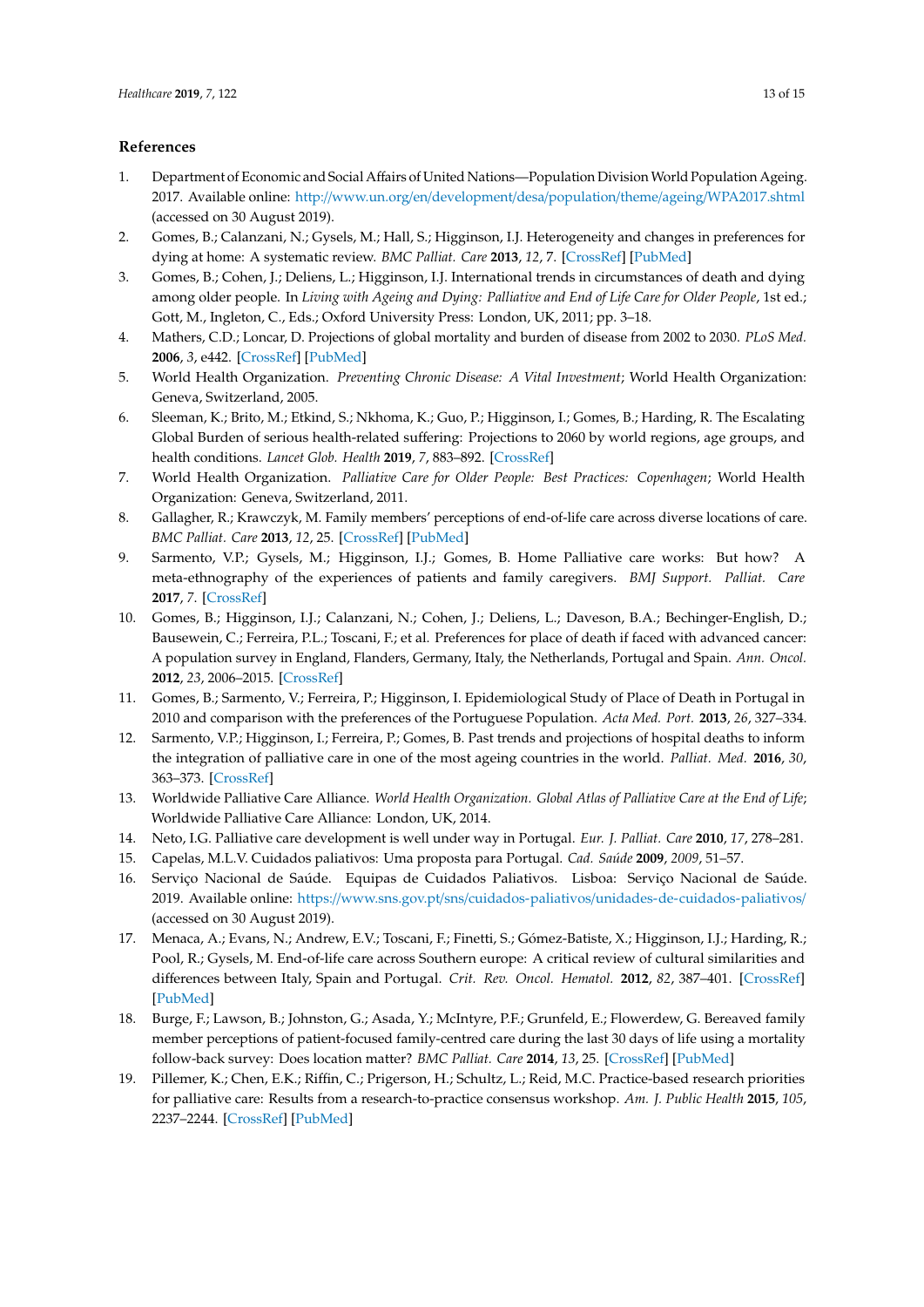- <span id="page-13-0"></span>20. Kim, S.Y.; Park, J.E.; Lee, Y.J.; Seo, H.J.; Sheen, S.S.; Hahn, S.; Jang, B.H.; Son, H.J. Testing a tool for assessing the risk of bias for nonrandomized studies showed moderate reliability and promising validity. *J. Clin. Epidemiol.* **2013**, *66*, 408–414. [\[CrossRef\]](http://dx.doi.org/10.1016/j.jclinepi.2012.09.016)
- <span id="page-13-1"></span>21. Moher, D.; Liberati, A.; Tetzlaff, J.; Altman, D.G. The PRISMA Group. Preferred Reporting Items for Systematic Reviews and Meta-Analyses: The PRISMA Statement. *PLoS Med.* **2009**, *6*, 7. [\[CrossRef\]](http://dx.doi.org/10.1371/journal.pmed.1000097)
- <span id="page-13-2"></span>22. Gonçalves, J.F.; Alvarenga, M.; Silva, A. The Last Forty-Eight Hours of Life in a Portuguese Palliative Care Unit: Does it Differ from Elsewhere? *J. Palliat. Med.* **2003**, *6*, 895–900. [\[CrossRef\]](http://dx.doi.org/10.1089/109662103322654776)
- <span id="page-13-4"></span><span id="page-13-3"></span>23. Feio, M.M. Quanto Custa Morrer? Master's Thesis, University of Lisbon, Lisbon, Portugal, 2006.
- 24. Braga, S.; Miranda, A.; Fonseca, R.; Passos-Coelho, J.L.; Fernandes, A.; Costa, J.D.; Moreira, A. The aggressiveness of cancer care in the last three months of life: A retrospective single centre analysis. *Psycho-Oncology* **2007**, *16*, 863–868. [\[CrossRef\]](http://dx.doi.org/10.1002/pon.1140)
- <span id="page-13-5"></span>25. Gonçalves, J.F.; Goyanes, C. Use of chemotherapy at the end of life in a Portuguese oncology center. *Support. Care Cancer* **2008**, *16*, 321–327. [\[CrossRef\]](http://dx.doi.org/10.1007/s00520-007-0316-x)
- <span id="page-13-6"></span>26. Silva, S.C. Caraterização dos Cuidados de Saúde Prestados ao Doente Oncológico em Agonia num Serviço de Cuidados Paliativos. Master's Thesis, University of Oporto, Porto, Portugal, 2009.
- <span id="page-13-7"></span>27. Carneiro, R.; Barbedo, I.; Costa, I.; Reis, E.; Rocha, N.; Gonçalves, E. Estudo comparativo dos cuidados prestados a doentes nos últimos dias de vida. *Acta Med. Port.* **2011**, *24*, 545–554.
- <span id="page-13-8"></span>28. Pulido, I.; Baptista, I.; Brito, M.; Matias, T. How patients die in internal medicine wards: A retrospective study. *Med. Intern.* **2010**, *17*, 4.
- <span id="page-13-9"></span>29. Delgado, E.M. Caraterização dos Cuidados Prestados ao Doente Terminal nas Últimas 72 Horas de Vida. Master's Thesis, University of Oporto, Porto, Portugal, 2012.
- <span id="page-13-10"></span>30. Pereira, M.E.; Barbosa, A.; Dixe, M.A. Palliative care for end-of-life patients in a basic emergency service. *Scand. J. Caring Sci.* **2017**, *32*, 1056–1063. [\[CrossRef\]](http://dx.doi.org/10.1111/scs.12551) [\[PubMed\]](http://www.ncbi.nlm.nih.gov/pubmed/29205442)
- <span id="page-13-11"></span>31. Pereira, A.; Ferreira, A.; Martins, J. Academic Palliative Care Research in Portugal: Are We on the Right Track? *Healthcare* **2018**, *6*, 97. [\[CrossRef\]](http://dx.doi.org/10.3390/healthcare6030097) [\[PubMed\]](http://www.ncbi.nlm.nih.gov/pubmed/30103530)
- <span id="page-13-12"></span>32. Visser, C.; Hadley, G.; Wee, B. Reality of evidence-based practice in palliative care. *Cancer Biol. Med.* **2015**, *12*, 193. [\[PubMed\]](http://www.ncbi.nlm.nih.gov/pubmed/26487964)
- <span id="page-13-13"></span>33. Baroness, R.; Neuberger, J. The Liverpool Care Pathway: What went right and what went wrong. *Br. J. Hosp. Med.* **2016**, *77*, 172–174.
- <span id="page-13-14"></span>34. Juthani-Mehta, M.; Malani, P.N.; Mitchell, S. Antimicrobials at the end of life: An opportunity to improve palliative care and infection management. *JAMA* **2015**, *314*, 2017–2018. [\[CrossRef\]](http://dx.doi.org/10.1001/jama.2015.13080)
- <span id="page-13-15"></span>35. Cea, M.E.; Reid, M.C.; Inturrisi, C.; Witkin, L.R.; Prigerson, H.G.; Bao, Y. Pain Assessment, Management and Control among patients 65 years or older receiving hospice care in the US. *J. Pain Symptom Manag.* **2016**, *52*, 663–672. [\[CrossRef\]](http://dx.doi.org/10.1016/j.jpainsymman.2016.05.020)
- <span id="page-13-16"></span>36. Ramazzotti, D.; Clardy, P.; Celi, L.A.; Stone, D.J.; Rudin, R.S. Withholding or withdrawing invasive interventions may not accelerate time to death among dying ICU patients. *PLoS ONE* **2019**, *14*, e0212439. [\[CrossRef\]](http://dx.doi.org/10.1371/journal.pone.0212439)
- <span id="page-13-17"></span>37. Campos-Calderón, C.; Montoya-Juárez, R.; Hueso-Montoro, C.; Hernández-López, E.; Ojeda-Virto, F.; García-Caro, M.P. Interventions and decision-making at the end of life: The effect of establishing the terminal illness situation. *BMC Palliat. Care* **2016**, *15*, 91. [\[CrossRef\]](http://dx.doi.org/10.1186/s12904-016-0162-z)
- <span id="page-13-18"></span>38. Ellershaw, J.; Ward, C. Care of the dying patient: The last hours or days of life. *BMJ* **2003**, *326*, 7379. [\[CrossRef\]](http://dx.doi.org/10.1136/bmj.326.7379.30)
- <span id="page-13-19"></span>39. Sullivan, A.M.; Lakoma, M.D.; Matsuyama, R.K.; Rosenblatt, L.; Arnold, R.M.; Block, S.D. Diagnosing and discussing imminent death in the hospital: A secondary analysis of physician interviews. *J. Palliat. Med.* **2007**, *10*, 883–893. [\[CrossRef\]](http://dx.doi.org/10.1089/jpm.2007.0189)
- <span id="page-13-20"></span>40. De Marinis, M.G.; Piredda, M.; Pascarella, M.C.; Vincenzi, B.; Spiga, F.; Tartaglini, D.; Alvaro, R.; Matarese, M. If it is not recorded, it has not been done! Consistency between nursing records and observed nursing care in an Italian hospital. *J. Clin. Nurs.* **2010**, *19*, 11–12. [\[CrossRef\]](http://dx.doi.org/10.1111/j.1365-2702.2009.03012.x) [\[PubMed\]](http://www.ncbi.nlm.nih.gov/pubmed/20438599)
- <span id="page-13-21"></span>41. Dunn, A.; Litrivis, E. Aligning patient preferences and patient care at the end of life. *J. Gen. Intern. Med.* **2011**, *26*, 681–682. [\[CrossRef\]](http://dx.doi.org/10.1007/s11606-011-1738-1) [\[PubMed\]](http://www.ncbi.nlm.nih.gov/pubmed/21638081)